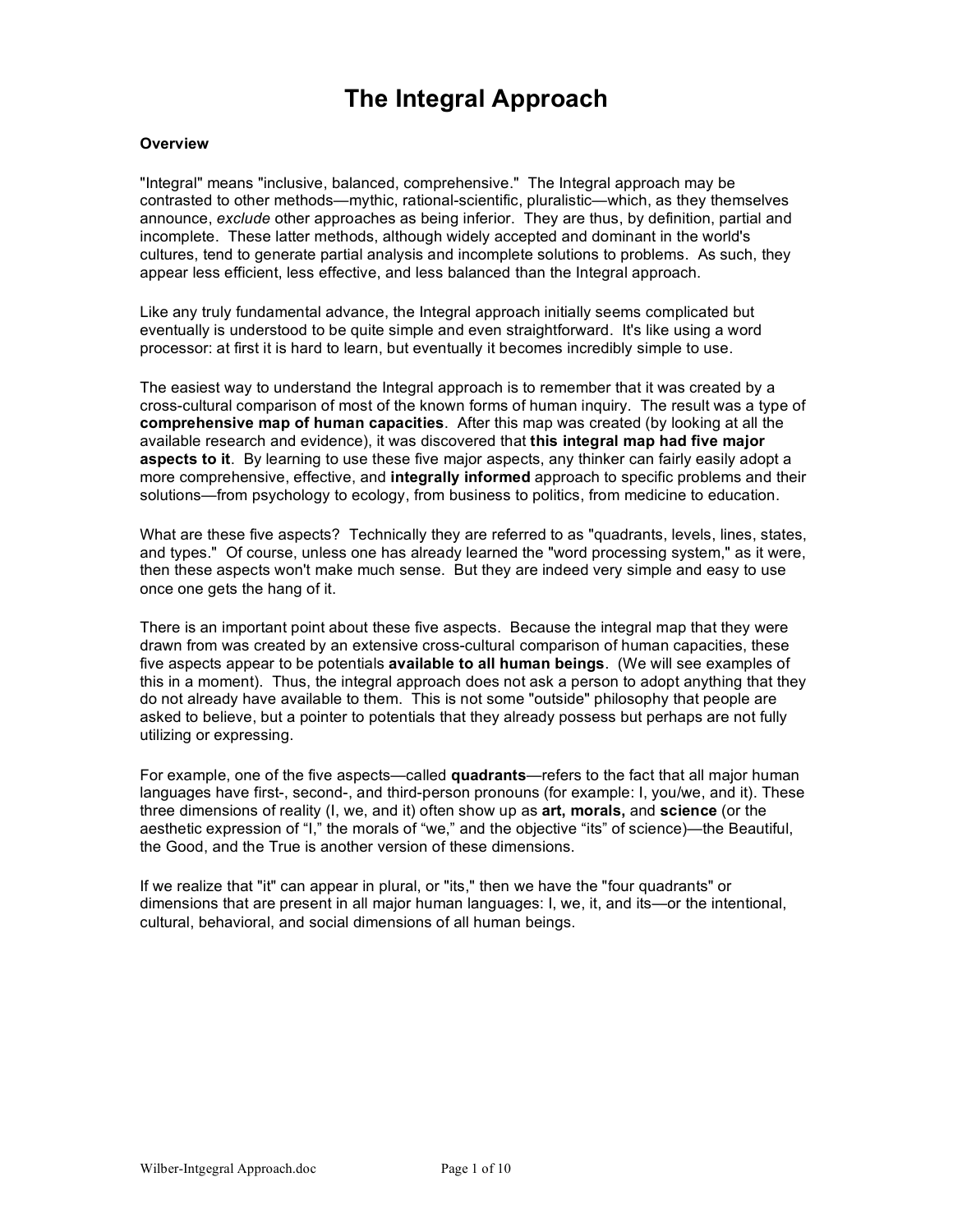| Upper-Left Quadrant        | Upper-Right Quadrant        |
|----------------------------|-----------------------------|
| "ו"                        | "IT"                        |
| Interior-Individual        | Exterior-Individual         |
| Intentional                | Behavioral                  |
| <b>Lower-Left Quadrant</b> | <b>Lower-Right Quadrant</b> |
| "WE"                       | "ITS"                       |
| Interior-Collective        | <b>Exterior-Collective</b>  |
| Cultural                   | Social (Systems)            |

Notice some of the major and extremely influential modes of inquiry that are based in each of the quadrants:

- **Upper Left**: phenomenology, psychotherapy, meditation, emotional intelligence, personal transformation
- **Upper Right**: empiricism, scientific analysis, quality control, behavioral modification
- **Lower Left**: multiculturalism, postmodernism, worldviews, corporate culture, collective values
- **Lower Right**: systems theory, social systems analysis, techno-economic modes, communication networks, systems analysis

Which of those approaches is right? All of them, according to Integral theory.

The Integral approach simply points out that these dimensions of reality are present in all cultures, and therefore any truly comprehensive or integral approach would want to touch bases with all of those important dimensions, **because they are in fact operating in people in any event**, and if we do not include them in our analysis, we will have a partial, fragmented, and broken approach to any proposed solution.

Likewise with the other major aspects (levels, lines, states, and types). Most natural organisms show a capacity for development—an acorn grows into an oak through various levels or stages of growth. Human beings likewise show various stages of growth, which can occur in many of their innate capacities or functions: humans can evidence cognitive development, moral development, psychosexual development, interpersonal development, and so on. In short, human beings seem to have many **developmental lines** (cognitive, moral, psychosexual, etc.) that unfold in various **levels** or stages of development—what we call **levels and lines**.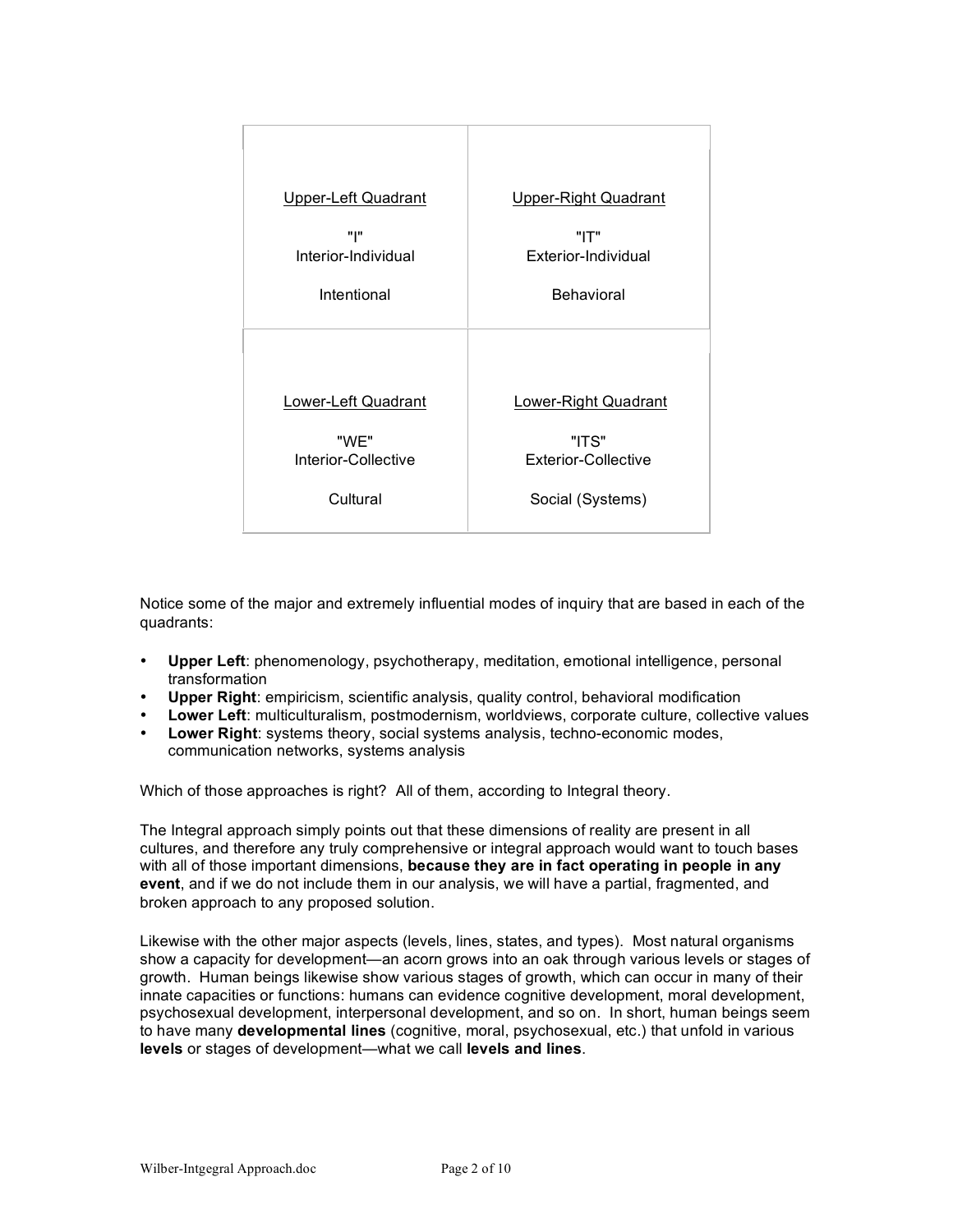The Integral map simply includes as many of these levels and lines as possible, because they seem to be operating in people in any event, and taking them into account would thus appear crucial in any truly comprehensive or integral approach to the world's problems.

Finally, we have "states" and "types." **Types**: there appear to be different types of awareness. For example, one of the most commonly discussed is that of masculine and feminine ways of knowing (where the masculine type appears to be more autonomous and analytic, and the feminine type more relational and embodied). The important point is: are we acknowledging and taking into account the fact that there might be different types or ways of looking at a problem, or are we trying to take one way and force it on others?

The same with "states": Not only do human beings appear to have various **types** of consciousness and various **stages** of consciousness, they also seem to have many different **states** of consciousness. Many of the major states are well-known—waking, dreaming, and sleeping, for example—and once again, these major states are clearly **potentials that are present in all human beings**.

The Integral approach simply asks us to take all the known states into account when analyzing why and how human beings act as they do. Just as many individuals might be operating at different waves or stages of development and as different types, so many might be operating from a different state. Taking all of these into account will give us a much more accurate map of the terrain we are trying to address.

Thus, to briefly summarize: the Integral approach looks at any problem—personal, social, ecological, international—and attempts to identify all of the important variables that are contributing to the problem in each of the five major domains (quadrants, levels, lines, states, and types). A truly Integral approach might draw equally on systems theory and meditation, technological innovations and emotional intelligence, corporate culture and behavioral modification—the full spectrum of potentials in all of the quadrants, all of the levels, all of the lines, all of the states, all of the types.

**The Integral approach thus elicits solutions that acknowledge and incorporate all of these important factors**, without excluding or denying any of them—because all of them are clearly affecting the present situation and the problems being generated, and anything less than a truly Integral approach might actually make matters worse, not better.

# **Combating Absolutisms for More Effective and Balanced Solutions**

By contrast, the methods of the other major approaches now widely used—mythic-religious, rational-scientific, and pluralistic—appear to have major biases built into them, because they advance their truth as the only fundamentally correct approach while condemning the others as inferior or even dangerous.

An obvious example is the **rational-scientific method** in its exclusive form. It focuses problem analysis (and solution) on systems and processes, and for the most part excludes issues associated with individual meaning, aesthetics, and group culture. Even systems theory, which claims to be "comprehensive" and "all-inclusive," in fact privileges the "it" and "its" domains—and explicitly denies irreducible reality to all of the "I" and "thou" and "we" domains of aesthetics, morals, and culture. In other words, science and systems theory *absolutize* their own favorite quadrants (the "it" and "its" dimensions).

Likewise, postmodern pluralism often grants reality to the social or cultural dimension (we), but it tends to deny any sort of objective reality. Pluralism tends to absolutize the "we" dimension and deny reality to objective "it" and "its." All science is therefore looked upon as a mere interpretation, much like poetry. But clearly, a diamond will cut a piece of glass no matter what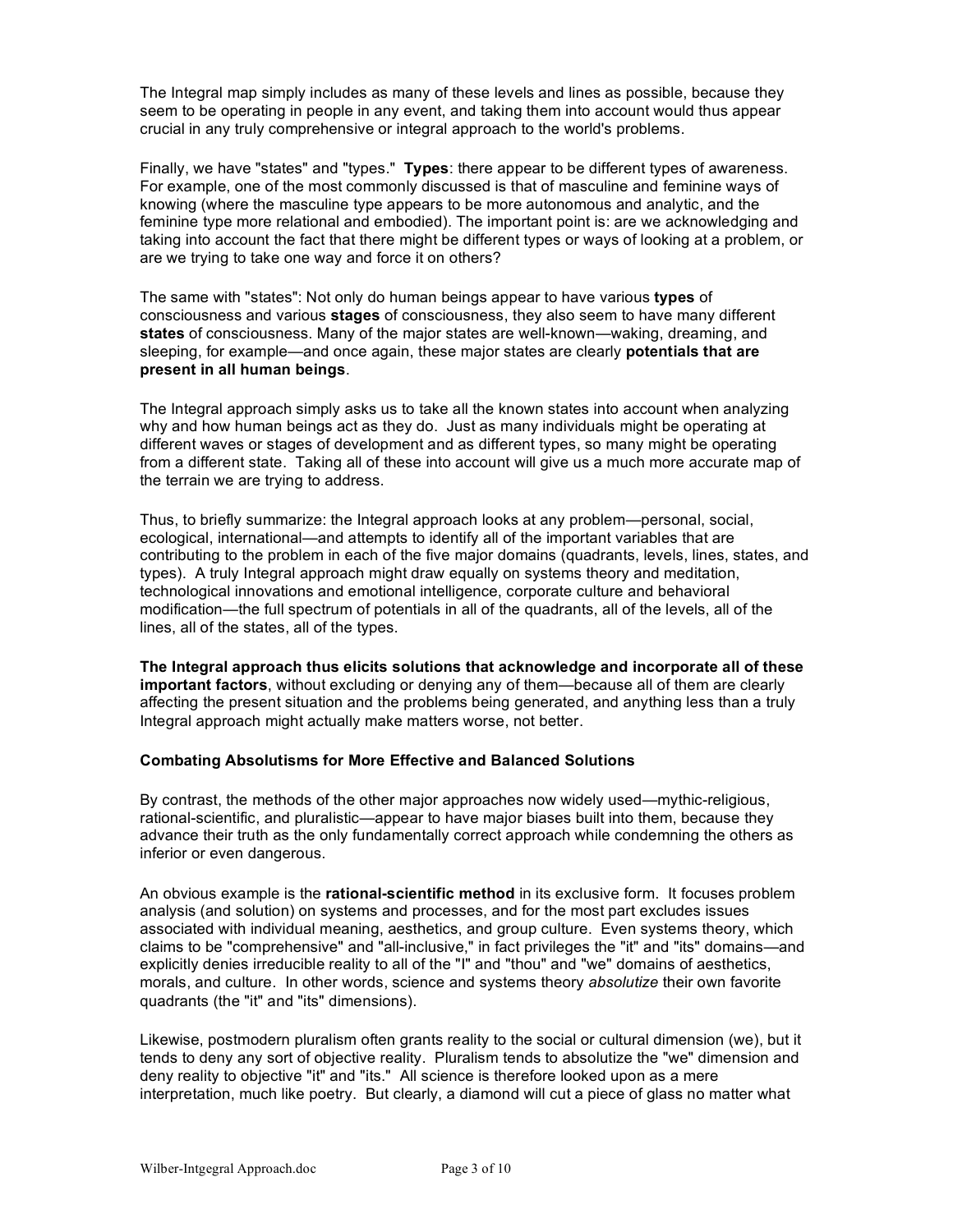culture it appears in. In other words, there are important objective truths (or "its") that need to be honored if any enduring solutions to the world's problems are to be discovered.

Thus, the Integral approach **accepts the partial truths** of both science and pluralism—**they are each correct when dealing with their own quadrant or dimension**—but denies that they alone have the only truth. **By combining all of their important contributions**, the Integral approach is able to offer fresh, comprehensive, and exciting approaches to resolving some of the world's recalcitrant problems.

# **Specific Applications**

The value of a more comprehensive or integral map lies in the fact that it can be fruitfully applied to virtually any human endeavor, thus significantly increasing the probability that specific issues and problems can more effectively and efficiently be addressed and resolved.

These include such pressing issues as:

- Educational Problems and
- Business and Organizational Leadership<br>• Environmental and Ecological Problems
- Environmental and Ecological Problems
- Health and Medical Issues
- Political Problems and Solutions
- International Political and Military Issues
- Personal Transformation and Integral Spirituality

In the following section we will outline a few examples of how a more comprehensive and adequate approach—which takes into account the five major aspects of quadrants, levels, lines, states, and types—can offer fresh and innovative solutions to major problems. Obviously, in this short space we can only hint at the comprehensive nature of the Integral approach, but hopefully enough to suggest its possible importance.

### **Change Initiatives in Organizations: An Example from Business**

The Integral Approach has many practical applications. It suggests that every transformational change effort needs to address all five of the major aspects of human beings. To do less than that is to leave out crucial variables that will seriously hobble effectiveness—whether the change effort involves helping individuals, creating personal meaning, addressing ecological issues, or managing sound and effective government and business leadership.

These insights can be applied to peak organizational as well as individual issues. Installing a new systems or process initiative without assuring an integrated balance of all relevant functions is a recipe for underperformance and in some cases disaster. Yet most leadership practices (in business, government, ecology, education) leave out some major aspect of human reality—they focus on only one quadrant, or only one level, or only one line, and so on—thus severely limiting their overall effectiveness.

This dangerous inadequacy returns to haunt the proponents of these partial models, as their very partialness tends to hobble truly effective change. Let's give a few well-documented examples of how such partialness can cripple business management and leadership theories and practices.

We have seen that all human beings have access to at least four major quadrants or dimensions: "I" or intentionality, "we" or culture, "it" or individual behavior, and "its" or systems behavior. In practice we find that most change agents (whether working with individuals, groups, or organizations) tend to focus on one of those quadrants at the expense of the others.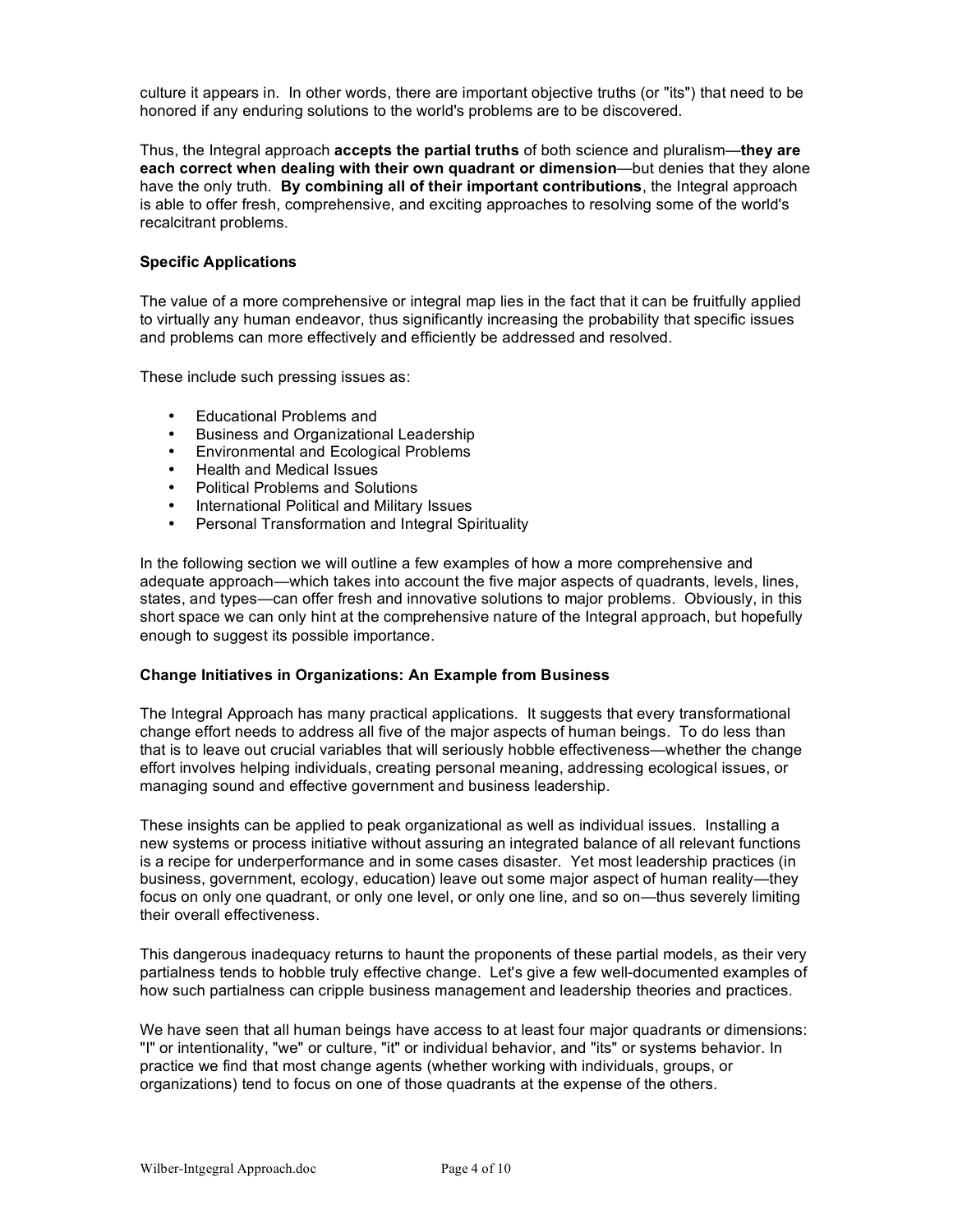For example, **behavioral modification** focuses exclusively on the **Upper-Right quadrant** by attempting to directly change personal behavior. (In business, this includes such approaches as Total Quality Management and Theory X). Although they possess an important part of the puzzle of effective change, such methods do not address Upper-Left quadrant issues relating to individual psychological development and values-based motivations. Nor do they perform their interventions in the context of a supporting culture (Lower-Left quadrant) or organizational systems (Lower-Right quadrant). In effect, they leave out three-fourths of the factors required for a successful intervention.

**Emotional intelligence** training is one example of the methods (such as "Theory Y") that point out that productivity is often a product the emotional and subjective wellbeing of the people involved. In other words, it focuses on a particular line of individual development in the **Upper-Left quadrant**, which can be very helpful, but it leaves out crucial factors in the other three quadrants (which usually return to sabotage any real change).

Likewise, corporate and **organizational culture** consultants focus on the **Lower-Left quadrant**, pointing out that extensive research has shown that much of an organization's performance depends on cultural values in the organization itself—an important piece of the integral puzzle, but one that, by itself, leaves out vital factors in the other quadrants.

**Systems theory** experts and **systems managers** focus on the networks of dynamic flows of products and information in vast systems of interaction. Again, this is another important piece of the integral puzzle, but one that leaves out the important interior dimensions of the I and we domains (which usually return to sabotage the system). In other words, systems experts tend to work the **Lower-Right quadrant**, neglecting or even excluding the other three. And so on.

What makes the Integral Approach so innovative is that, by using a more comprehensive map employing all four quadrants, the important contributions of all of those methods can be incorporated into a **truly effective approach that covers all the bases**. Each of those methods is addressing an important dimension of human existence, and by seeing how each of them fits together into a larger picture, they can all be used synergistically to significantly enhance effectiveness.

# **Including All Quadrants, All Levels, All Lines**

Let's give a specific example of this using one of the quadrants—that of interior individual development (the "I," or Upper-Left quadrant).

Dr. Robert Kegan of the Harvard Graduate School of Education (and a founding member of Integral Institute) is one of world's leading psychologists and a pioneer in applying developmental theory to adult life and work challenges. In his book *In Over our Heads*, Kegan documents how modern culture places implicit developmental demands on the average citizen that extend beyond the developmental levels that most other theorists document in today's developmental literature.

Kegan identifies five developmental levels or "orders of consciousness" that define how a person knows the world or constructs reality. The first three levels are similar to those found in today's child and adolescent development texts: *impulsive* (ages 2-6 yrs), *egocentric* (6-teens), and socialized or *conformist* (teens and beyond). Most adults (>80%) in developed nations reach at least the conformist or  $3^{rd}$  order of consciousness, where a person is able to internalize a value system, understand and respect the needs of others, and think abstractly.

In addition to the three commonly accepted stages or orders of consciousness development, Kegan adds two others—*autonomous* and *integral*. At the autonomous or 4<sup>th</sup> order of consciousness, a person becomes "self-authoring"—that is, they become capable of constructing their own value systems as opposed to operating within the value systems given to them by their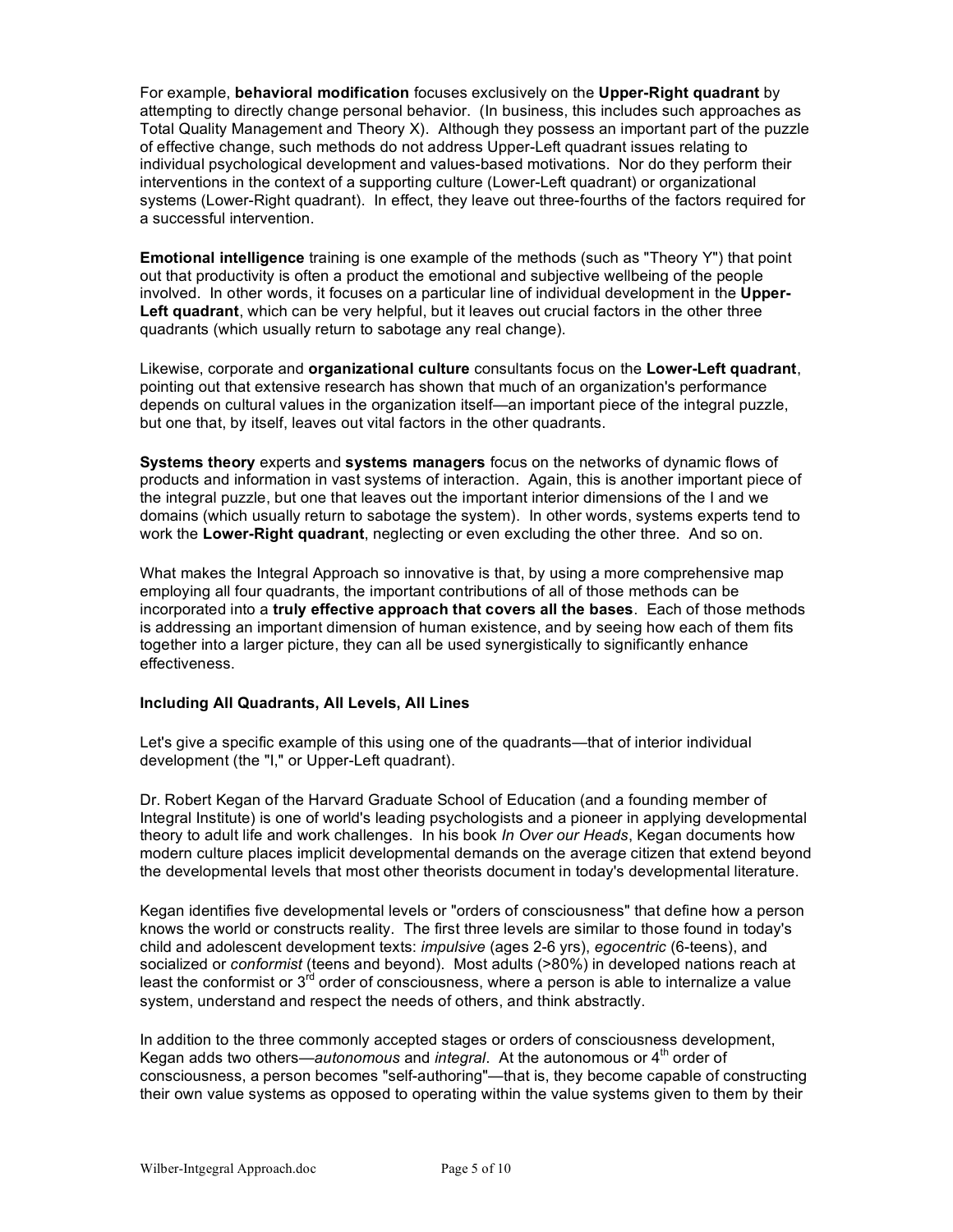culture, family, or place of work. And at an *integral* or 5<sup>th</sup> order, they begin to bring together and synthesize many different value systems into coherent and meaningful wholes.

The massive shift in the last 30 years from command-and-control corporate cultures to decentralized organizations—where business units, managers, and individual employees are given greater and greater latitude to design their own work in response to rapidly changing market conditions—reflects an implicit demand for  $4<sup>th</sup>$  order consciousness in the workplace

To illustrate this point, Kegan uses an example of two managers—Peter and Paul. Peter is an executive who has worked for Paul in the same company for 15 years and has moved up in the organization with Paul as Paul was promoted. Peter is characterized as a highly competent 3<sup>rd</sup> order manager and Paul a 4<sup>th</sup> order manager, with Paul initiating major new lines of business and other "out-of-the-box" ideas and Peter serving as a loyal lieutenant who uses Paul as a mentor and sounding board for all important decisions.

Paul, now a senior executive, gives Peter the opportunity to run a fully independent spin-off company of which the parent firm will own a majority stake. In the spirit of full empowerment, Paul makes it clear that all future decisions, from marketing to sales to pricing, will be Peter's to make and refuses to offer future advice on these matters other than to set broad objectives (e.g., profit) similar to those laid down by a board of directors to a CEO.

Peter is then left to face alone the conflicting demands of his sales force who resist being separated from the parent company, the challenge of developing an independent corporate identity with his sales channels, and the challenge of transforming a successful but conservative division into a entrepreneurial stand-alone company. In the process of trying to mediate these conflicting demands without Paul's support, Peter literally finds himself "in over his head" in meeting the  $4<sup>th</sup>$  order tasks set in front of him.

Kegan goes on to show how most popular management theorists, either unfamiliar or dismissive of an adult developmental approach, wrongly assess Peter as having a skills or character deficit, where in fact the issue is the complexity or order of consciousness that Peter uses to construct his reality.

No amount of training or exhortation to self-empowerment will help Peter if his fundamental frame of reference is to work within an externally created value system. Like water to fish, working within a received frame of values is subject (implicit) rather than object (explicit) to Peter's current order of consciousness, and any attempt to help him construct a culture for his new company must address this vertical as opposed to merely horizontal developmental challenge.

Some leading-edge corporate training and research organizations are incorporating vertical as well as horizontal developmental models in their training and leadership efforts. For example, the Center for Creative Leadership has an ongoing research effort focused on how skills training (e.g., delegation) could be improved by customizing that training according to the level of consciousness of the person receiving the training. CCL has been working directly with Kegan in this important area of research.

Using Kegan's subject/object assessment tool (which requires about an hour of administration), it is possible to gain a reasonable assessment of a participant's order of consciousness and provide that information to a trainer or skills coach who can then **tailor their training accordingly**.

For example, working with a hypothetical manager such as Paul, who operates from  $4<sup>th</sup>$  order consciousness, it would be possible to help train him on a variety of delegation styles that would be optimized for the level of development of his staff (e.g., more structured with  $3<sup>rd</sup>$  order, less so with  $4<sup>th</sup>$  order employees). In this sense a vertical developmental perspective is not only more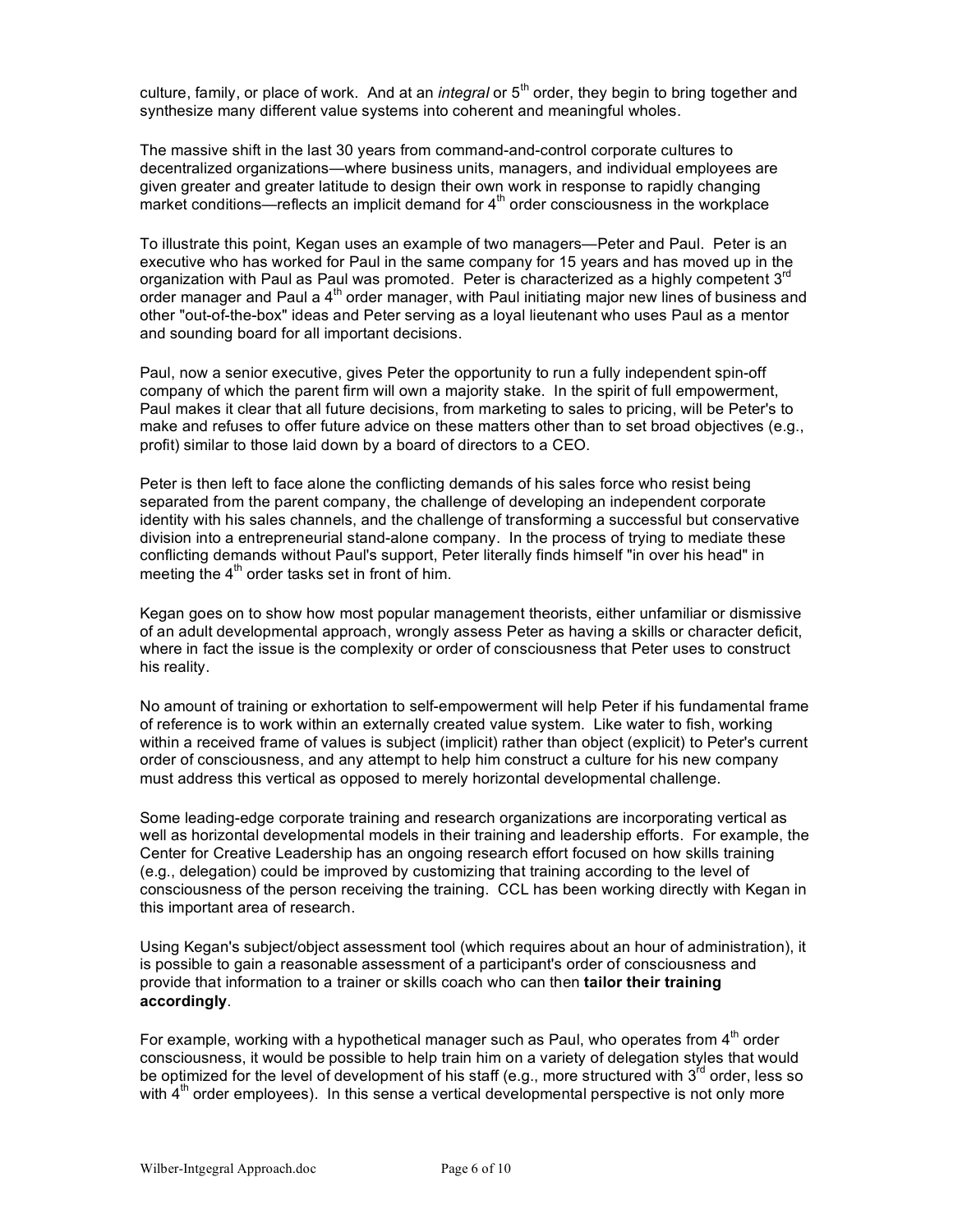targeted and effective, it honors a deep and important dimension of diversity in the workplace that has been largely ignored or addressed indirectly in an ad-hoc fashion.

Why is that important? Kegan has given a superb example of why and how levels or stages of consciousness are an important factor in any effective change and transformation in business. The existence of stages or levels of consciousness is, of course, **one of the five major aspects addressed by the Integral method**, and Kegan has clearly demonstrated why taking this variable into account is crucial in any effective transformation.

Let's give one last example, this time focusing on **lines** of development. An Integral model points out that there are not just levels of development—as outlined by Kegan—but that different human capacities (or "lines") develop through those levels. For example, there is cognitive development, emotional development, spiritual development, interpersonal development, and so on. A person can be highly developed in one line—such as the cognitive—and poorly developed in others such as emotional intelligence, interpersonal skills, or group dynamics.

Thus, Paul might reach a 4<sup>th</sup> order level of consciousness in his thinking capacity, but only a 2<sup>nd</sup> order level of moral development. That is, he is very smart, but rather ruthless and unethical. Or perhaps somebody is well developed in the aesthetic or artistic line, but not well developed in the interpersonal line—the standard "bad boy artist," for example.

The idea of "levels and lines"—the notion that a person can be highly developed in some lines, medium in others, and poor in yet others—becomes crucially important, for example, when it comes to business leadership. Is the individual leader an "integral leader," well developed in many important lines? Or does he or she excel in one line (such as cognitive brilliance) and yet lag in others (such as interpersonal skills), so that the advances made in some areas are all but wiped out by the damage caused in others? An integral coach or trainer could help this person spot which areas need development in order to become an even more effective and successful leader.

Perhaps the foregoing examples are enough to suggest that an Integral Approach to leadership (in business, politics, ecology, education) would include a comprehensive perspective covering all the major bases. Are all the quadrants being included in the assessment and suggested interventions? Are all the developmental stages and levels being included? Are all the important developmental lines and capacities being engaged? (As well as all states and types of consciousness?)

Approaching any problem with a more comprehensive perspective can be expected to dramatically improve its chances of success, and such a comprehensive or "touch-all-the-bases" approach is central to the Integral ideal.

# **Applying the Integral Method to Organizational Change Initiatives**

The Integral approach is sometimes called **AQAL** (pronounced *ah-qwal*), short for "all quadrants, all levels, all lines, all states, all types." It is also called an **Integral Operating System** (**IOS**), using a computer analogy, because once IOS is installed, you can run any applications software on it that you want (i.e., applications to organizational issues; leadership development; political, health, and environmental problems; personal psychological and spiritual transformation, and so on.)

The IOS simply checks to make sure that you are including all of the major dimensions of human existence in order to insure that whatever program you are running is as comprehensive, effective, and productive as it can possibly be—not because this is an "outside" philosophy, but because it is one that engages the potentials **already present** in each and every human being in the most positive fashion.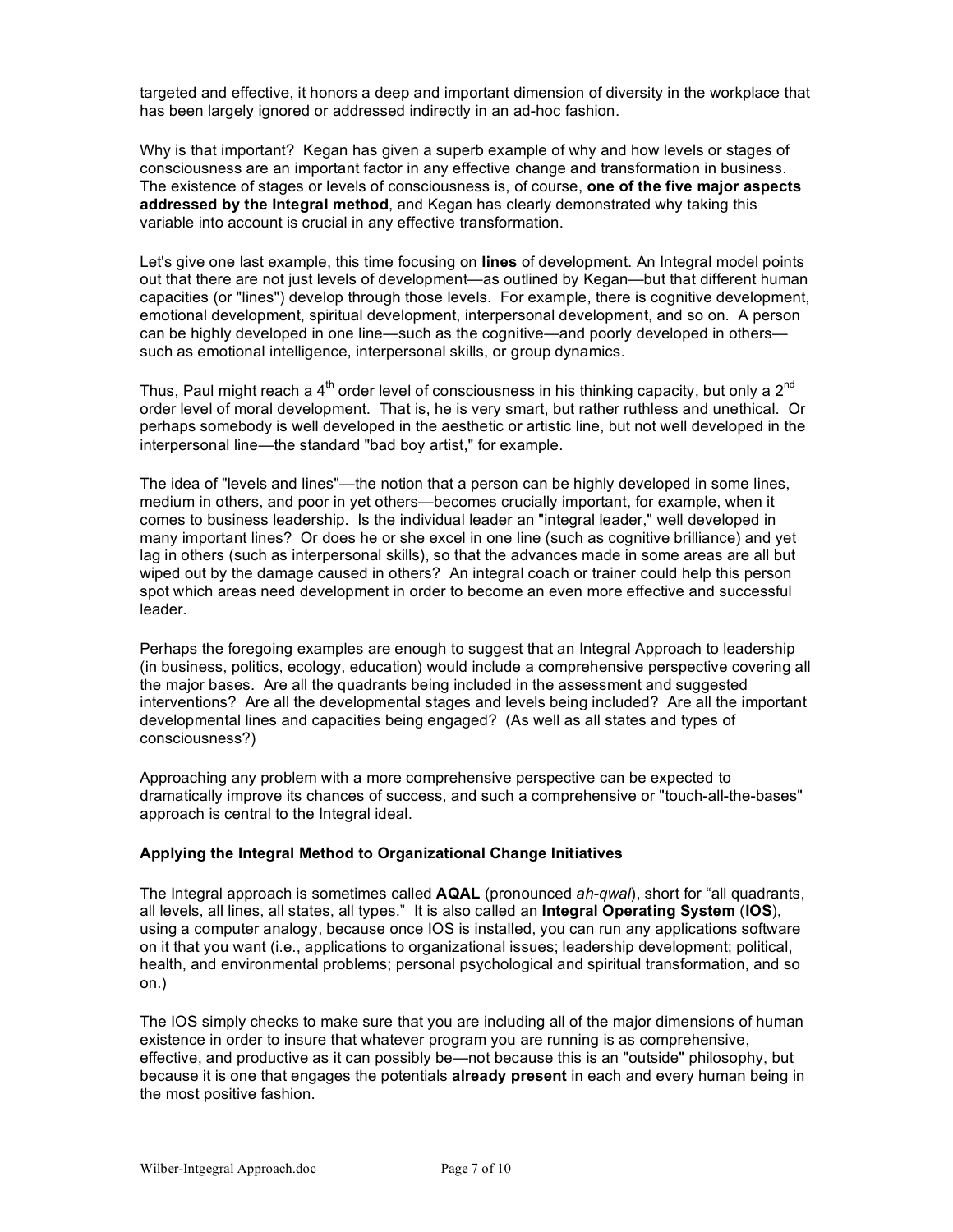IOS can therefore serve as an invaluable tool to practitioners in their assessment and creation of a change initiative in virtually any area. The Integral Approach does not herald the development of yet another set of models and techniques that claim to solve all business problems. Instead, the Integral Approach **contextualizes and shows the interrelationships** between existing and future assessment and change management tools, helping practitioners call on those best for the situation at hand, leading to more effective, balanced, and sustainable change interventions. The Integral Approach to leadership in any area implies that there is no "one right way" of approaching change, but that all tools need to be carefully brought to bear on crucial issues. It is the change practitioner, in particular, that is the vital link translating theory into effective action.

One of the most important roles the change practitioner plays is working in concert with the client to intelligently assess (from an integral perspective) the nature of the problems the client is facing, the current capacities of the organization in question, and the willingness of the client to engage in the work necessary to address the gap that may exist between the two.

**Both the assessment and the suggested remedies can be most effectively conducted using the Integral Approach**, which does not guarantee the outcome, but does guarantee that all capacities are being brought to bear on the issue in as comprehensive a fashion as possible. If there is a solution, the Integral Approach is therefore, by a wide margin, the one most likely to be its midwife.

# **Pioneering Applications of the Integral Approach**

The specific applications of an Integral approach are many. Because the model was developed by a cross-cultural examination of the available capacities of human beings, an Integral Approach can be used to help facilitate virtually any human endeavor.

Our approach continues to be, in all ways, grounded in actual research, evidence, and data wherever possible. Therefore, one of the primary goals of I-I is to continue to support extensive research into specific problem areas and issues, in an attempt to learn more effectively how integral approaches can further help resolve many of the world's recalcitrant problems. This research is, and will continue to be, made available to any who wish to take advantage of it.

Specific research projects include:

- Personal psychological and spiritual transformation
- Global ecology
- Integral business and organizational practices
- Integral medicine
- World hunger/famine
- Education (in first, second, and third-world settings)
- International politics<br>• Integral city and com
- Integral city and community planning<br>• Integral conflict resolution
- Integral conflict resolution
- Organizational development in general (IOS apps)
- Personal transformation and Integral Transformative Practice

The details of these projects are now being developed by **core teams** in each of these areas. For this general overview, perhaps we could give a very brief outline of what these integral projects have in common: namely, each of them takes a particular problem area (e.g., ecology, education, medicine, international politics, personal transformation) and focuses on issues such as: **What aspects of this problem have been ignored by traditional approaches? How can an integral analysis shed light on these neglected areas?** By taking a more comprehensive and balanced approach, can we gather evidence and data showing (1) **that** and (2) **how** a more integral approach actually helps resolve these heretofore stubborn problems?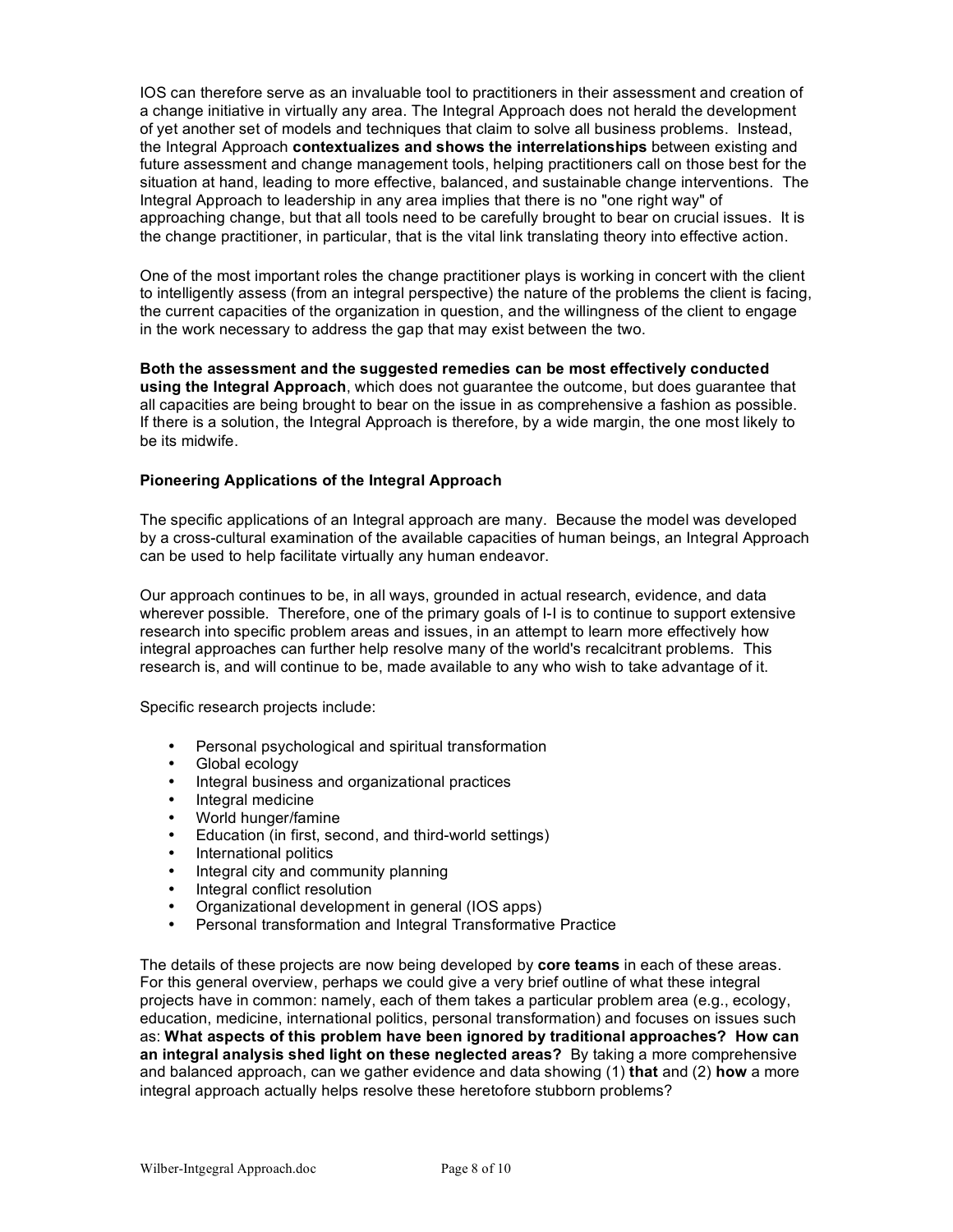In **ecology**, for example, we have presented (at an Esalen conference on Integral Capitalism) a more integral analysis of how ecological problems can be approached using "all quadrants, all levels, all lines." Most ecological "solutions" focus merely on the exterior or "it" dimensions of the problem: we must limit carbon dioxide emissions, we must ban fluorocarbons, we must recycle wastes, we should use hypercars, and so on.

*We do not deny the importance of such measures* (which address the Lower-Right quadrant). But the Integral Approach goes one step further and asks: have we also looked at any changes that might be necessary in the interior dimensions (of the "I" and "we")? For example, using Kegan's model, the first thing we note is that "ecological awareness"—or an actual concern for global ecological issues—does not fully emerge until  $5<sup>th</sup>$  order consciousness. In other words, unless a substantial number of world leaders themselves possess an integral framework, **ecological issues will not receive the balanced attention they deserve**.

The same goes for political, business, military, economic, and diplomatic issues and problems. In order to adequately assess global, widespread, and systematic problems, a leader must be able to think globally—to think in comprehensive, integral ways. The Integral approach helps with just that task, by offering **a global map for a global world**.

In international politics, for example, the exterior dimensions (the "it" and "its" quadrants) are being driven by economic factors, often focusing on global capitalism as it encounters local cultural realities (summarized in the popular book by Thomas Friedman, *The Lexus and the Olive Tree*).

But that economic analysis focuses merely on the exterior dimensions. Samuel Huntington, in his influential *The Clash of Civilizations*, points out that much of the world's political dynamics is driven by the differences in **cultural values**, which he sees centered on nine major civilization blocks.

But Huntington analyzes those civilization blocks merely from a horizontal geopolitical location. A more integral approach would point out that many of those blocks are actually at different orders of consciousness (as researched by, e.g., Kegan).

Which of them is right? **All of them**—or so the Integral Approach would maintain. But to date, all of the major approaches to world economic and political dynamics have severely limited themselves by merely focusing on just a few quadrants, or just a few levels, or only a few lines, or perhaps some important types. But none of them have offered a framework that allows us to see how all of them have an important influence on the nature and function of international politics, business, military, and economic realities. Clearly they are all playing a hand in the final shape of the international situation, and the Integral Approach shows explicitly how they all fit together.

But beyond that, our specific research projects focus (in this case) on very particular areas—such as Iraq, Palestine, the Balkans, as well as inner-city America—in an attempt to determine the precise weight that each of the five major aspects of human existence contributes to these various problems (through both theoretical and practical analysis and assessment). And therefore what the most effective tactical and strategic interventions might be to help move the process forward toward some sort of resolution.

Likewise, in each of the other example areas, Integral Institute attempts to both advance our theoretical understanding of integral approaches, as well as design particular research and application cases. We design careful experimental research that can help not only prove, but disprove, any of our theoretical suggestions. If we are wrong in a particular area, we want to be the first to find out.